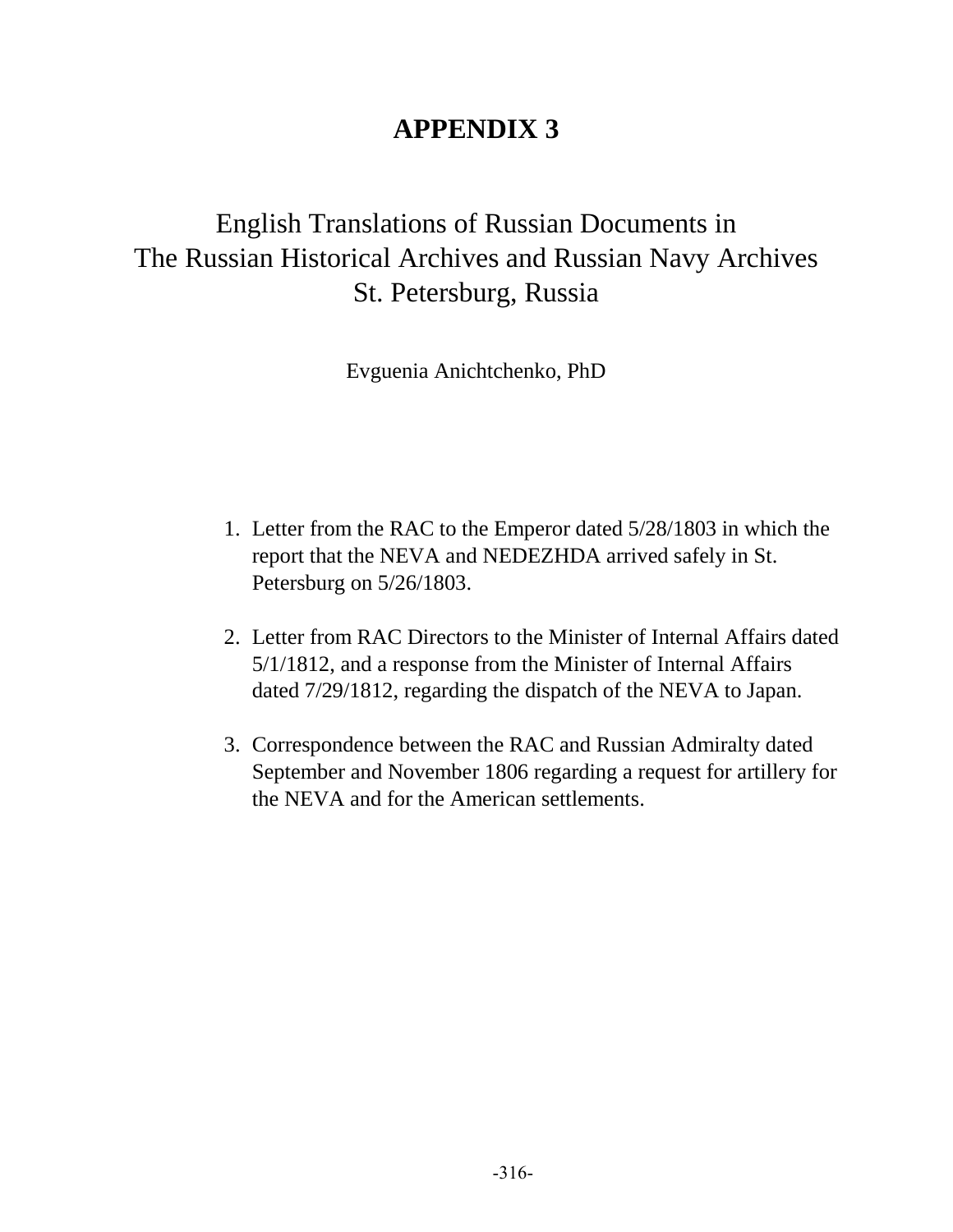Russian Historical Archive, St. Petersburg, Russia

Fond 15, opis 1, delo 1

To the Most enlightened, Most powerful, Great Master, Emperor and Sovereign of All Russia

From the Russian-American Company

Report

Two ships, Nadezhda and Neva, purchased for the round-the-world trading expedition in London, safely arrived at the port of Kronshtadt on the 26<sup>th</sup> of this month, accompanied because of the lack of available people with two midshipmen and thirty members or lower ranks.

The Main Office considers it its humble duty to report this to Your Imperial Highness.

May 28, 1803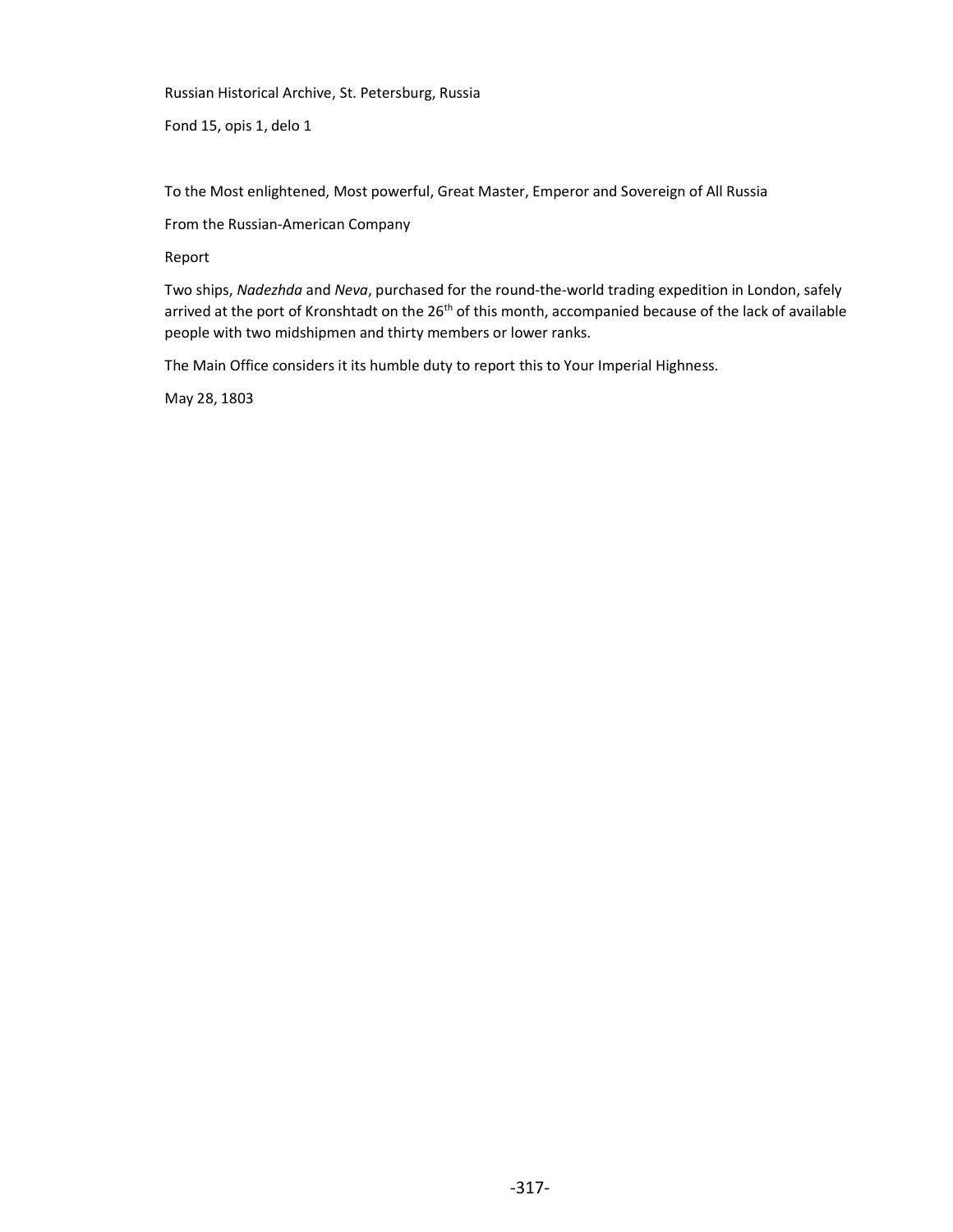Copy

May 26, 1803

My dear Sirs,

His Excellency Duke Nikolai Petrovich Rumyantsev wished to forward to me different books for the Kodiak library. I am attaching two lists: the first one is to accompany books, which should be sent on the ship captained by Mr. Lisiansky. I am humbly requesting that the books from the second list to be sent to the ship captained by Kruzenshtern, so during my voyage, I would have an opportunity to consult with them for necessary information.

With Sincere respect, my dear sirs,

Your humble servant

The original is signed by Nikolai Ryazanov

28 May, 1803

Director of the Russian-American Company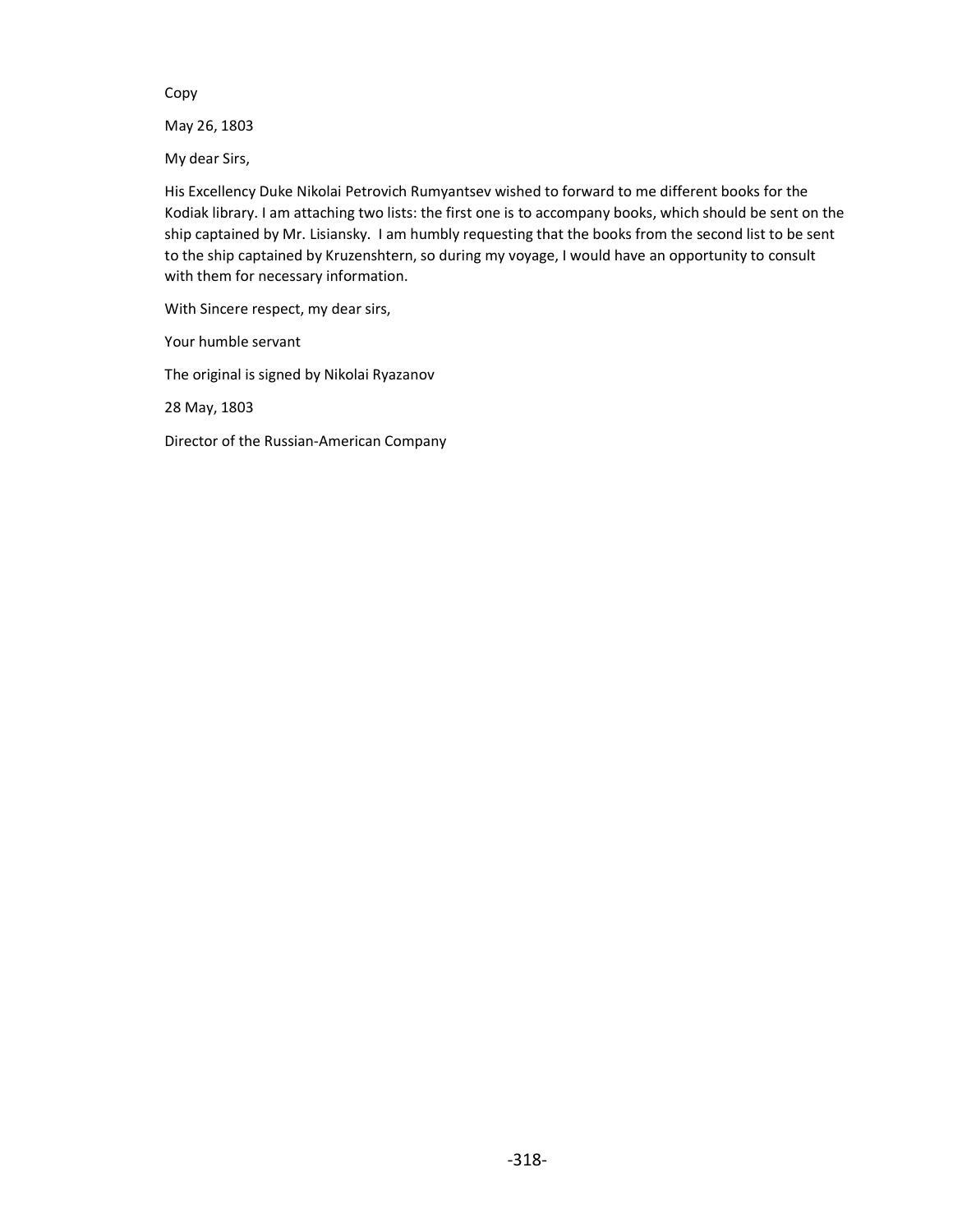#### Copy

List of books from His Brilliance Duke Nikolai Petrovich Rumyatsev for the Kodiak Library

- 1. Travels of Captain Cook -------------------------------- part 1
- 2. Travels of Captain Cook -------------------------------- part 2 and 3
- 3. Travels of Captain Cook -------------------------------- part 4 and 5
- 4. Travels of Captain Cook -------------------------------- part 6 atlas of views
- 5. New discoveries of steel and cast iron
- 6. Botany by Mr. Ambodin
- 7. Minerology by Mr. Severgin -------------------------------- part 1
- 8. Minerology by Mr. Severgin -------------------------------- part 2
- 9. Travels of Vancouver in French----------------------------- part 1
- 10. Travels of Vancouver in French----------------------------- part 2
- 11. Travels of Vancouver in French----------------------------- part 3
- 12. Travels of Vancouver in French----------------------------- part 4
- 13. Travels of Vancouver in French----------------------------- part 5
- 14. Travels of Vancouver in French----------------------------- part 6 atlas of views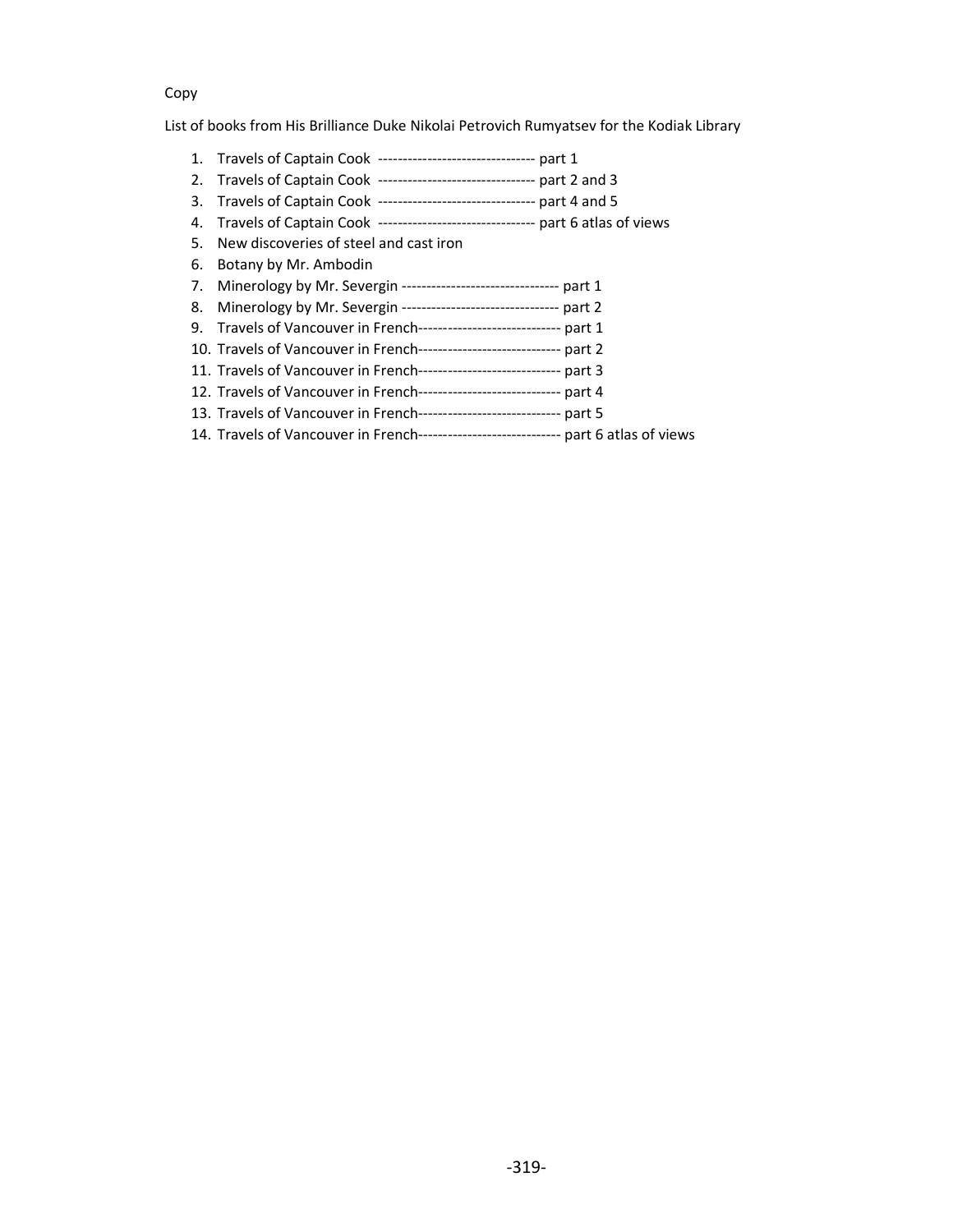| 1. |                                                                                     |  |
|----|-------------------------------------------------------------------------------------|--|
| 2. |                                                                                     |  |
| 3. |                                                                                     |  |
| 4. |                                                                                     |  |
|    |                                                                                     |  |
| 5. |                                                                                     |  |
| 6. | Travels of Mr. Labillardier sent to search for La Perouse volume 1                  |  |
| 7. |                                                                                     |  |
| 8. |                                                                                     |  |
|    |                                                                                     |  |
|    |                                                                                     |  |
|    |                                                                                     |  |
|    |                                                                                     |  |
|    | 13. Travels of Mackenzie into the inner areas of North Americavolume 1              |  |
|    |                                                                                     |  |
|    |                                                                                     |  |
|    | 16. Hearne's travel to Hudson Bay <sup>2</sup>                                      |  |
|    | 17. Voyage of DeGranpre to the West coast of Arica <sup>3</sup> volume 1            |  |
|    |                                                                                     |  |
|    | 19. His (DeGranpre-translator's note) travel to India and Bengalvolume 1            |  |
|    |                                                                                     |  |
|    | 21. Rochon's travel to Madagascar, Morocco and Southern India <sup>4</sup> volume 1 |  |
|    |                                                                                     |  |
|    |                                                                                     |  |
|    |                                                                                     |  |
|    |                                                                                     |  |
|    |                                                                                     |  |
|    |                                                                                     |  |
|    |                                                                                     |  |
|    |                                                                                     |  |
|    |                                                                                     |  |
|    |                                                                                     |  |
|    | 32. Description of English embassy to the kingdom of Ava in 17988volume 1           |  |
|    |                                                                                     |  |

<sup>&</sup>lt;sup>1</sup> Etienne Marchand de la Ciotat, Voyage autor du monde, pendant 1ed annees 1790, 1791 et 1792, Paris, 1798-1800. Etienne Marchand de la Ciotat (1755-1793) was the captain of La Solide, a 300-ton French ship that sailed around the world on a fur trading expedition. La Solide departed Marseilles in 1790. In 1791, while anchored at Sitka Bay, Marchand traded with the Tlingit peoples and made a chart of Sitka Sound, titled Plan de la Baise Tchinkitane, using for the first time the Tlingit-language ethnonym (translator's comment)

<sup>2</sup> Samuel Hearne, A journey from Prince of Wales's Port, in Hudson's Bay, to the northern ocean….in the years 1769, 1770, 1771 & 1772, London, 1795.

<sup>&</sup>lt;sup>3</sup> DeGranpre, Louis, Voyage de la Cote Occidentale d'Afrique, fait dans les annees 1786 et 1782, 2 vols, 1801.

<sup>&</sup>lt;sup>4</sup> Alexis-Marie de Rochon, Voyage a Madagascar et aux Indies Orientales, 1791.

<sup>&</sup>lt;sup>5</sup> Isaac Weld, Travels through the states of North America and provinces of Upper and Lower Canada, during the years 1795, 1796, and 1797.

 $^6$  George Foster, A Journey from Bengal to England through the Northern part of India, Kashmir, Afganistan, and Persia, and into Russia by the Caspian Sea

<sup>&</sup>lt;sup>7</sup> William Bartram, Travels through North and South Carolina, Georgia, East and West Florida, the Cherokee Country, the Extensive Territories of the Muscogulges or Creek Confederancy, and the Country of the Chactaws. Containing an Account of the Soil and Natural Productions of those Regions; Together with observations on the Manners of the Indians.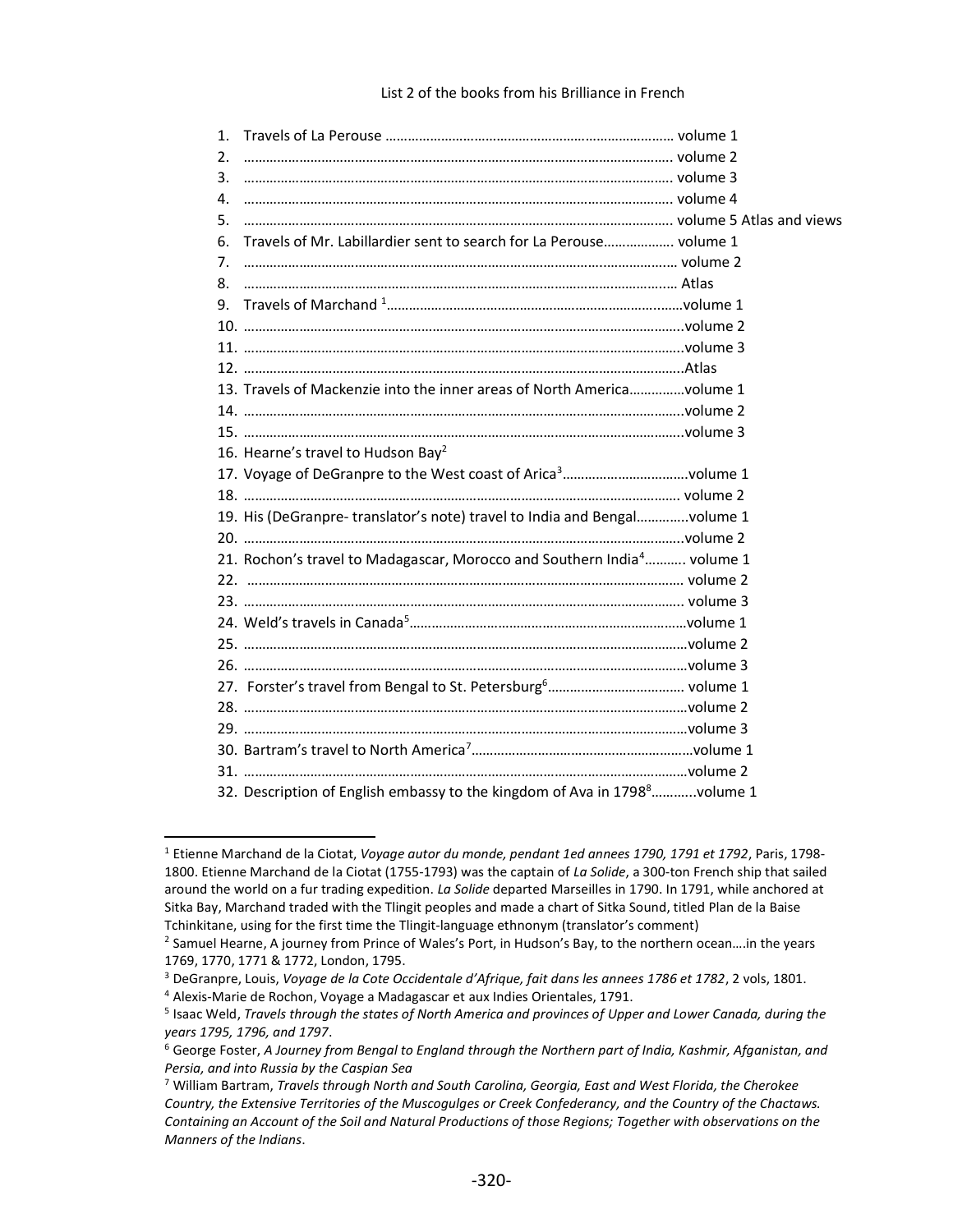| 36. History of rise and fall of Mizoram Empire during the reign of                     |  |
|----------------------------------------------------------------------------------------|--|
|                                                                                        |  |
|                                                                                        |  |
| 38. Tieffenthaler's geographic and historic description of India <sup>9</sup> volume 1 |  |
|                                                                                        |  |
|                                                                                        |  |
| 41. History of fishing in the northern seas and Dutch enterprise therevolume 1         |  |
|                                                                                        |  |
|                                                                                        |  |
|                                                                                        |  |

Altogether the two lists contain 57 books

 $^8$  Michael Symes, Account of an Embassy to the Kingdom of Ava, sent by the Governor-General of India in the year 1795, London, 1800. "Kingdom of Ava" was a name commonly used for Burma under Konbaung Dynasty. <sup>9</sup> Tiefenthaler, Joseph, Description historique et geographique de l'Indie, qui presente la geographie de l'Indoustan, 1791.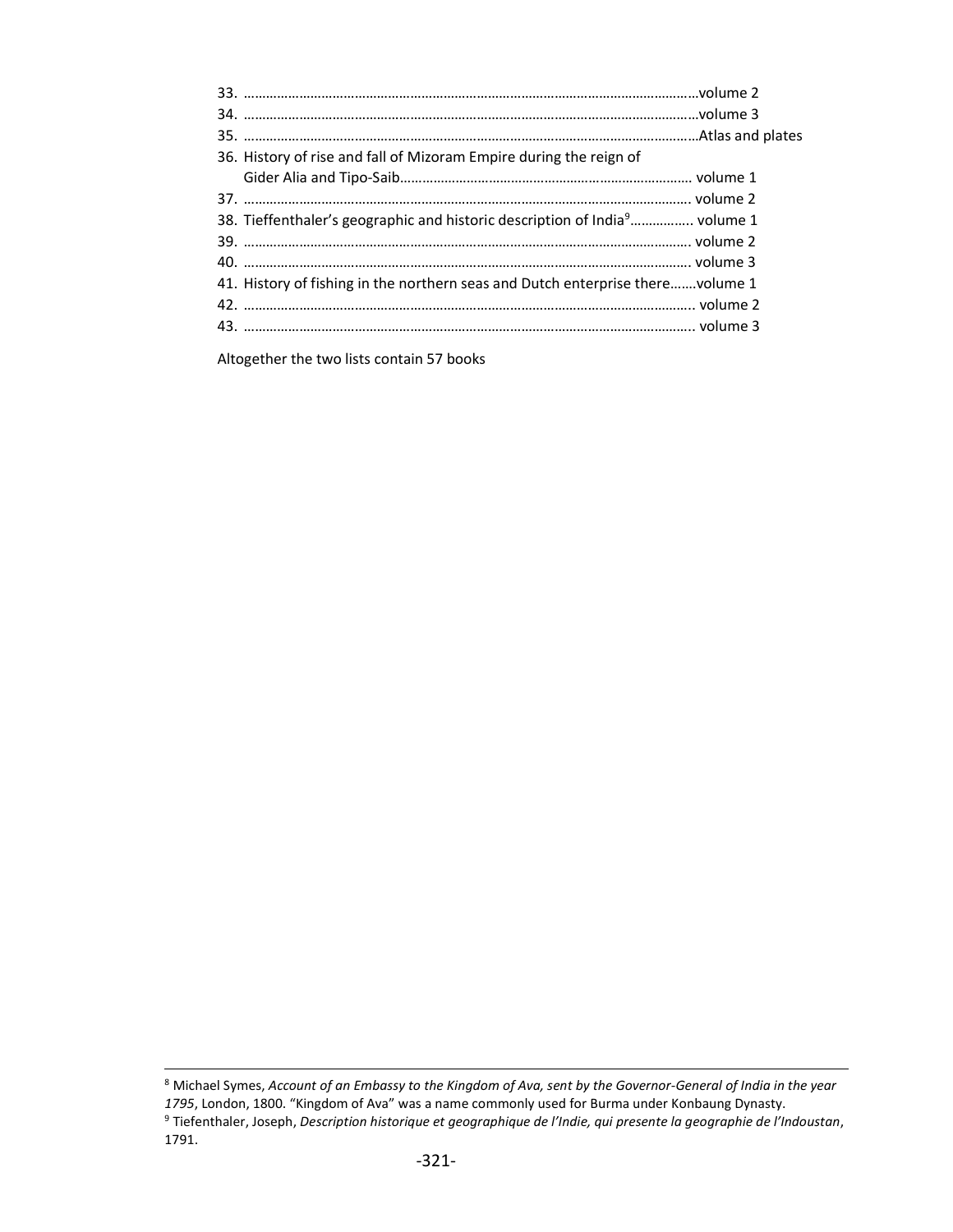Russian State Historical archives, St. Petersburg, Russia

Fond 18, Opis 5, delo 1202

Received on May 3, 1812

#137

To his Excellency, Sir Secretarial Advisor, member of the State Council, Senator, Minister of Internal Affairs, member of the Commission of the revision of the past criminal affairs, recipient of various medals Osip Petrovich,

Report from the Main Office of the Russian-American Company, which is under the patronage of His Imperial Highness,

In response to your instructions # 87 dated by April 26 of this year, the Main Office of the Company has the honor to report:

That although indeed, the settlement of Sakhalin has not yet been commissioned because we could not find an individual capable of reaching that place while managing a ship, people and funds, as well as organizing settlement following all the rules and obligations of the manager and chief of such a remote outpost, but when in the last year of 1811, the Main Office of the Company found the Lieutenant Podushkin, it gave orders to deliver necessary people and supplies to Okhotsk, and entrusted him with the task to carry out the settlement, giving him instructions, a copy of which is attached to the report, which was sent to you. After these decisive actions, there were hopes that he would leave for Sakhalin in the same year on one of the ships that were expected to arrive at Okhotsk from America. However, because the only ship that arrived at Okhotsk was the small cutter *Finlandia,* which was too small to fit people and all necessary supplies and materials, intentionally assembled in abundance, the Okhotsk office – in response to the Main Office's insistant desire that the ship *Neva*, known because of its roundthe-world voyage, which was left in Petropavlovsk harbor in Kamchatka, was removed from there and used for the company's service – decided to send the above mentioned Podushkin with the *Finlandia* to Kamchatka to take the *Neva* to Okhotsk, and after loading additional cargo and people, send it this summer to Sakhalin. For this purpose, he was given two ship's clerks and 38 *promyshlenniks*. There are more *promyshlenniks* hired this year, who will be available – if necessary – for this ship and special occupations on Sakhalin, there are also all necessary supplies, and three mariners, sent at the end of the last year, of whom one or two can join Podushkin when he requires them.

After such a decisive and arduous decision, which required substantial company support, the Management of the Company considers it crucial, that the wish of His Most Highest Imperial Highness, to dispatch the ship *Neva* to Sakhalin is fulfilled, because first of all we need to hurry up with settling this island in order to prevent occupation by other European nations, which are no less profit-seeking than we are. Especially, because M-r Kruzenshtern, who published his round-the-world voyage both in Russian and foreign languages, praised the benefits of this location excessively, and even highly recommended the entire world to consider profits it can yield. Secondly, if for some reason the expedition to Japanese shores will not happen this year, then the ship *Neva* will not join it and settling Sakhalin will be postponed by a year or longer. This way, the ship *Neva* will remain without any action, not only offering no assistance, but also being a burden to the Company. Even if it was not sent to Sakhalin, it can depart to America, and deliver people and supplies, for which Okhotsk already has the Company's Main Office's instructions. And thirdly, the crew of the ship *Neva* consists exclusively of the people, whose agreement with the company is focused exclusively on hunting, and who cannot be used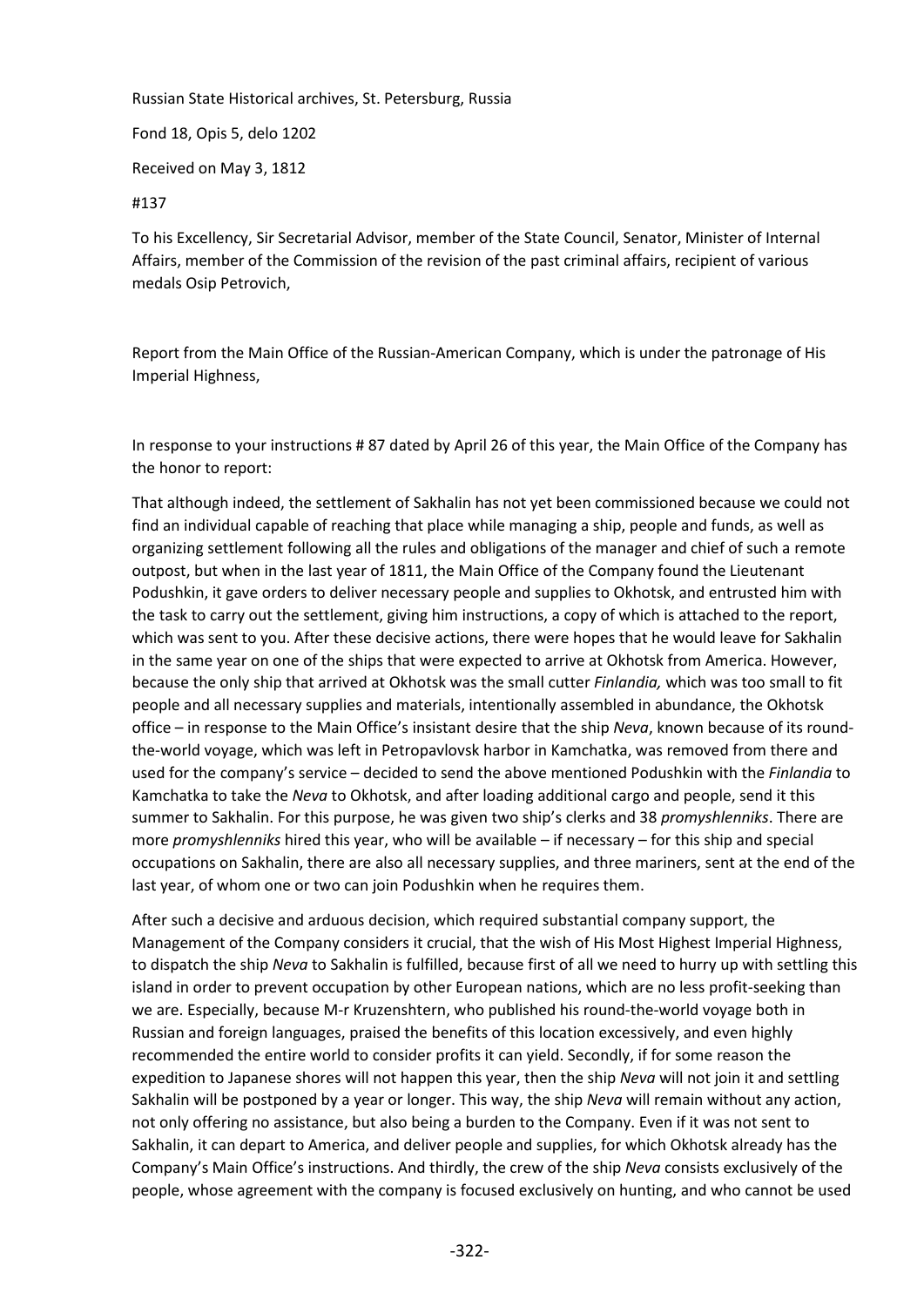for any other work other than trying to establish settlement in Sakhalin, safe and useful for both themselves and future *promyshlenniks*, because that would violate their agreements, according to which the only payment they can receive is half of the price of pelts they will manage to acquire.

Many past examples show that because of local lack of provision and other supplies, every wintering of a ship with its crew in Okhotsk and Kamchatka, for whatever unavoidable reasons, costs the Company between 30 and 50 thousand rubles of unnecessary expenses, because the company must feed the crew out of its funds, and provide necessary clothing and footwear credited towards their future hunting profits, which puts then in significant debts. These debts quite often remain unpaid because during overwintering people deprived of any occupation give themselves to excesses, lose their health and return home, or leave for other unavoidable reasons. Wintering in Okhotsk or Kamchatka makes a ship age, and these compromises to its condition are irreversible and useless. These delays in shipping deprive the company of the opportunity to supply colonies with new people, necessary goods and food stock, leading to events of regrettable harm and losses. There was already an example of such a loss, when the frigate *Feniks* did not reach the colonies, and Baranov Island was lost and many *promyshlenniks* lost their lives and the company's capital was stolen by the savages.

Also there were occasions, when the Company has not received the promised pay for different significant services rendered to the officials in Okhotsk, such as for dispatching people and ships to serve the above mentioned officials for the duration of one year, and other tasks. It is clear from your Excellency's instructions, that M-r General Governor of Siberia does not provide any rules for dispatching the ship *Neva* to Irkutsk officials, if it became necessary in view of the above-mentioned reasons. Without knowing this or how will this ship be used and on what conditions, it is impossible to make any decision.

Otherwise, the Russian-American Company will be ready to sacrifice everything possible if it pleases the Most merciful Monarch, the company's patron and benefactor. The needs of the fatherland are the needs of the Company, but the precise order is needed in these matters, which the Company's managements has to report to its shareholders, and cannot without their permission agree upon the actions that are above its authority.

Director Mihail Fedin (?) Director Venedikt Kramer Director Andrei Severinov #259 May 1, 1812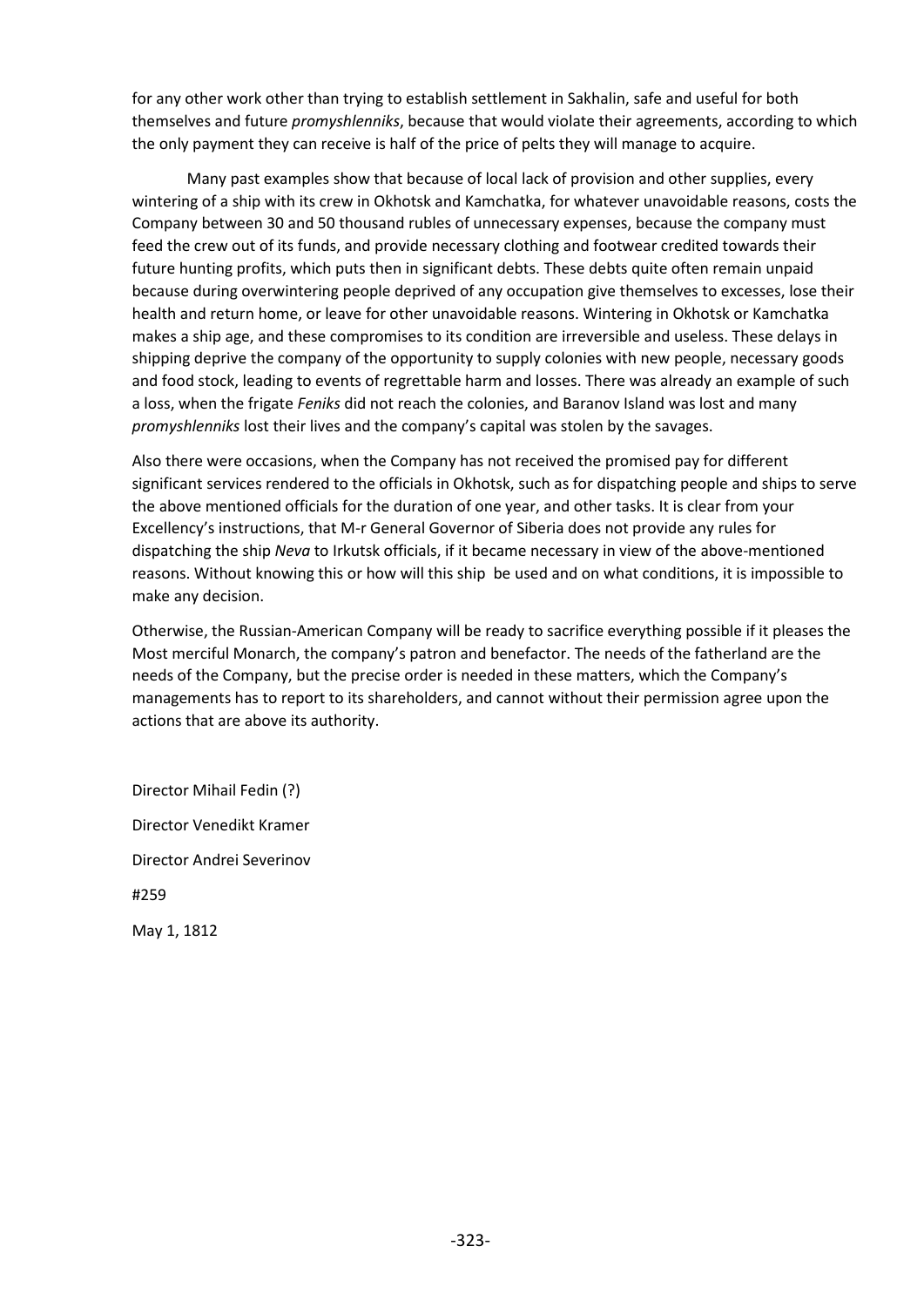#401

Ministry of Interior, Department of manufacturing and interior trade, 2<sup>nd</sup> division, 2<sup>nd</sup> desk, July 29, 1812

to the Main Office of the Russian-American Company, #401

Having received report from this Main Office regarding the problems it sees in the proposed addition of the ship *Neva* as a support vessel to the expedition to the Japanese shores, I brought it to the attention of the Committee of Ministers, which has especial power because of the departure of His Imperial Highness.

The Committee invited the General Governor of Siberia and having found his considerations on this subject well-grounded, decided:

- 1) Not to add the ship *Neva* to the expedition to the Japanese shores.
- 2) The Main Office of the Company should restrain from the settling of Sakhalin until the end of the above-mentioned expedition to avoid engaging in two actions contradicting each other.

I consider this to be my duty to inform the Main Office of the Russian-American Company about this decision of the Committee of the Ministers to insure its precise and immediate execution.

Minister of Interior Signed: Osip Kovalev Director Nikolai Zhulkovsky

Checked: desk manager Krasnopolsky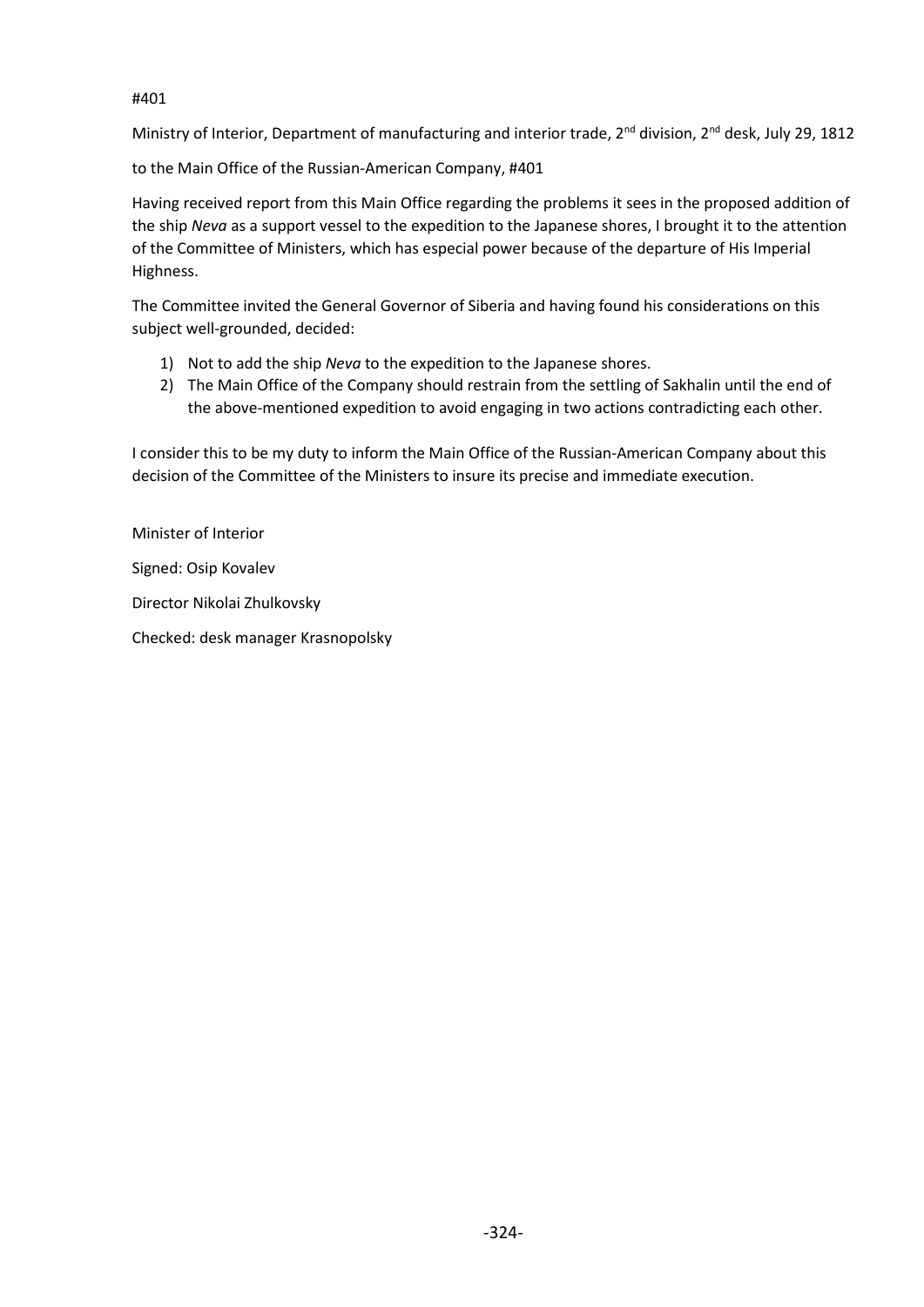#### Register

#### How much artillery supply was dispatched to the two American ships – *Nadezhda* and *Neva* and how much each item and total were worth.

| p.64                                        |                |                          |             |                |                 |
|---------------------------------------------|----------------|--------------------------|-------------|----------------|-----------------|
|                                             |                | Dispatched               | by the      | Received       | by the Russian- |
|                                             |                | Admiralty                | Office      | American       | Company         |
|                                             | quantity       | Price of each            | Total       | Total          |                 |
|                                             |                | item                     |             |                |                 |
|                                             |                | Rubles/                  | Rubles/     | Rubles         | kopeikas        |
|                                             |                | kopeikas                 | kopeikas    |                |                 |
| Alexandrovsky Cast iron                     | 16             | S(?)                     |             |                |                 |
| guns <sup>1</sup> , 3 artillery funt in     |                |                          |             |                |                 |
| caliber (most recent cast) <sup>2</sup>     |                |                          |             |                |                 |
|                                             | $\overline{4}$ |                          |             |                |                 |
| Cast iron carronades, 24 funt<br>in caliber |                |                          |             |                |                 |
|                                             |                |                          |             |                |                 |
| Cast iron falconet (Most                    |                | 2 rubles per             | 1123.25     | 1123           | 25              |
| Recent Aleksadrovsky                        |                | $pud^3$                  |             |                |                 |
| production) without rotation                |                |                          |             |                |                 |
| (?) with attached "tails", 1                |                |                          |             |                |                 |
| funt in caliber                             | 5              |                          |             |                |                 |
| Guns altogether                             | 561 pud 25     |                          |             |                |                 |
|                                             | funt           |                          |             |                |                 |
|                                             |                |                          |             |                |                 |
| Round cannon balls 16 funt                  | 250            |                          |             |                |                 |
| 12funt                                      | 400            |                          |             |                |                 |
| 6 funt                                      | 80             |                          |             |                |                 |
| 3 funt                                      | 1493           |                          |             |                |                 |
| 1 funt                                      | 4000           |                          |             |                |                 |
| Altogether                                  | 489 pud        | 1 ruble 50               | 1810.504    | 1810           | 50              |
|                                             |                | kopeikas                 |             |                |                 |
| Grapeshot for guns                          |                |                          |             |                |                 |
| 24 funt                                     | 293            |                          |             |                |                 |
| 16                                          | 250            |                          |             |                |                 |
| 12                                          | 600            |                          |             |                |                 |
| 6                                           | 120            |                          |             |                |                 |
| 3                                           | 150            |                          |             |                |                 |
| Altogether with slugs                       | 718 pud        |                          |             |                |                 |
| for 24 funt carronades                      | 4              | 1 ruble 50               | 6           | 6              | -               |
| Wooden handspikes                           | 14             | kopieikas<br>17 kopeikas | 2 rubles 38 | $\overline{2}$ | 38              |
|                                             |                |                          | kopeikas    |                |                 |
| Iron caliber 12 funt                        | $\mathbf{1}$   |                          | 1 ruble 72  | $\mathbf{1}$   | 72              |
|                                             |                |                          | kopeikas    |                |                 |
| 6                                           | $\mathbf{1}$   |                          | 1 ruble 23  | $\mathbf 1$    | 23              |
|                                             |                |                          | kopeikas    |                |                 |
| 3                                           | $\mathbf{1}$   |                          | 1 ruble 3   | $\mathbf{1}$   | 3               |
|                                             |                |                          | kopeikas    |                |                 |
| Total                                       |                |                          |             | 2946           | $11\,$          |

<span id="page-9-0"></span><sup>1</sup> The Alexandrovsky factory was founded in 1774 in Petrozavodsk, northern Russia. From 1783 to 1803 the Chief Manager of this factory was Charles Gaskoin, a Scot by origin. The Alexandrovsky factory manufactured exclusively cast iron guns. 3-funt gun had 76 mm diameter

<span id="page-9-2"></span><span id="page-9-1"></span><sup>&</sup>lt;sup>2</sup> A Russian *funt* is either 409.5 gr or 487-501 gr (artillery funt)<br><sup>3</sup> 1 *pud* = 40 funt =16.38 kg.<br><sup>4</sup> I do not understand this math!

<span id="page-9-3"></span>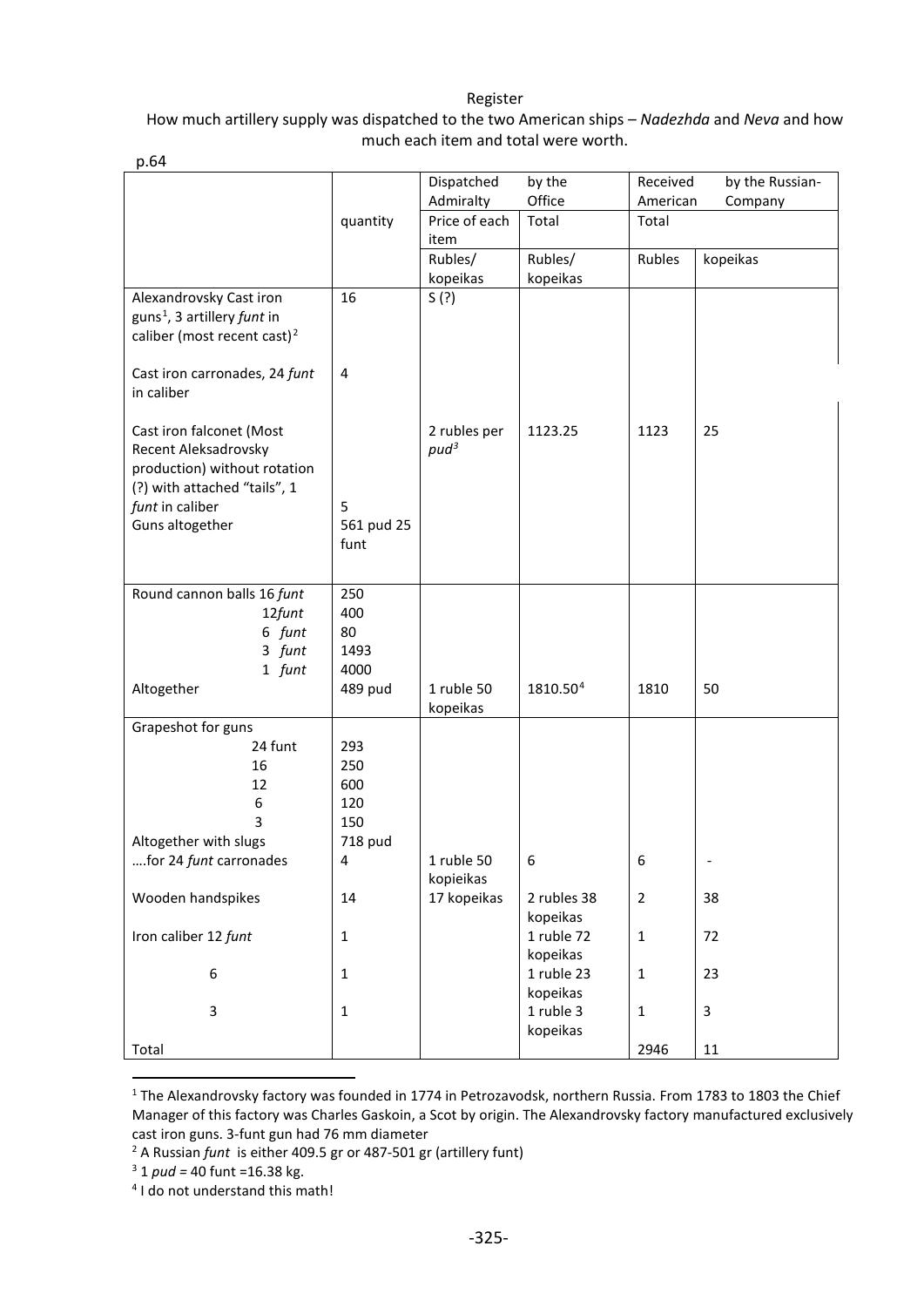|          | Dispatched    | by the<br>Admiralty<br>Office | Received<br>American | by the Russian-<br>Company |
|----------|---------------|-------------------------------|----------------------|----------------------------|
| quantity | Price of each | Total                         | Total                |                            |
|          | item          |                               |                      |                            |
|          | Rubles/       | Rubles/                       | Rubles               | kopeikas                   |
|          | kopeikas      | kopeikas                      |                      |                            |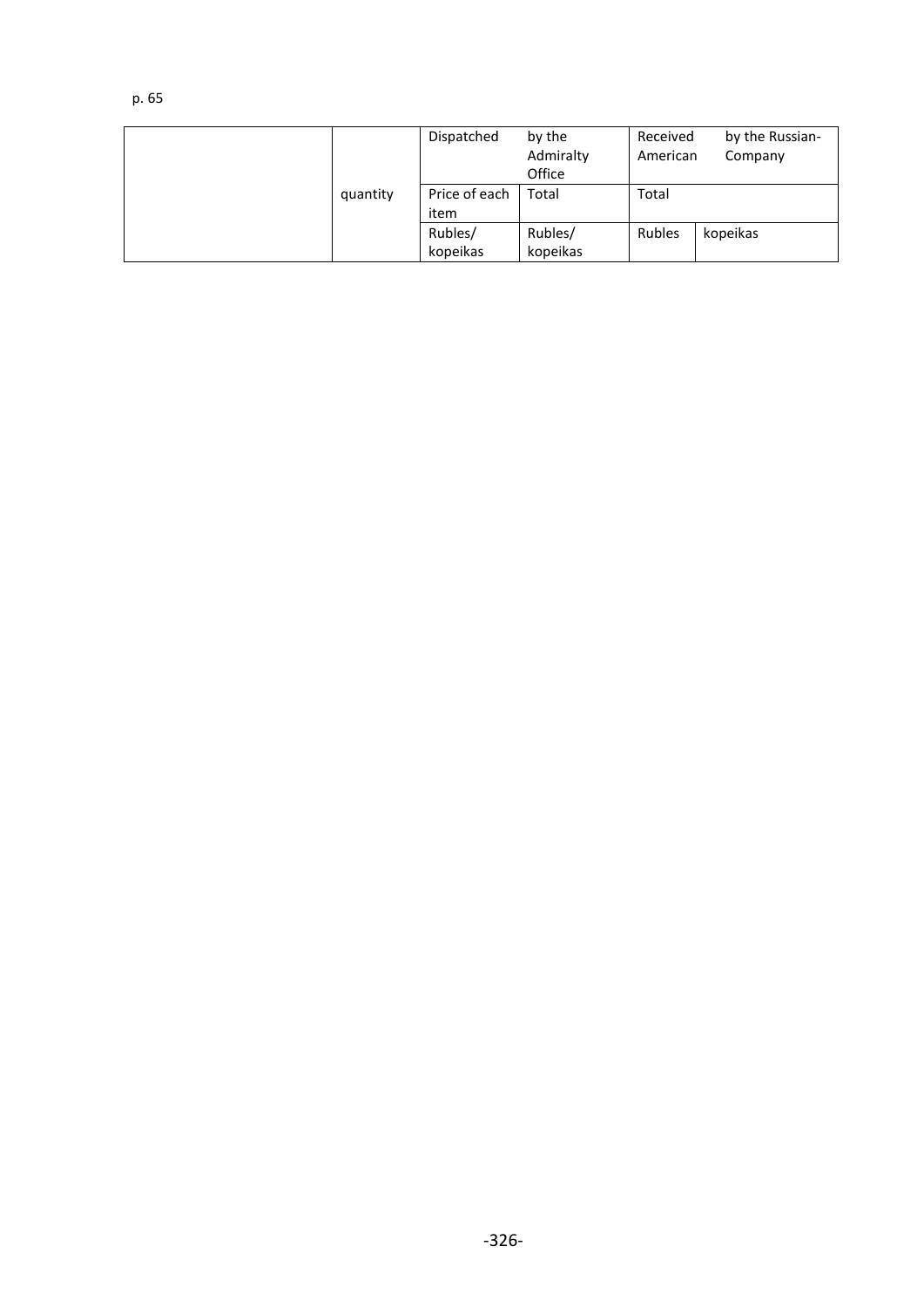#### Register

| 6   | Can be provided from what is available in<br>Kronshtadt                                              |
|-----|------------------------------------------------------------------------------------------------------|
| 4   | There are no cast iron guns, but there are<br>copper ones of this caliber on the frigate<br>Emmanuel |
|     |                                                                                                      |
| 300 | Can be provided from what is available in                                                            |
| 200 | Kronshtadt                                                                                           |
|     |                                                                                                      |
| 300 | 6-pounders can be provided from what is                                                              |
| 200 | available in Kronshtadt, 3-pounders can                                                              |
|     | be made and sent to Kronshtadt.                                                                      |
|     |                                                                                                      |
|     | The damp gun powder can be replaced                                                                  |
|     | and replenished up to 100 lb.                                                                        |
|     |                                                                                                      |
| 30  | Are not currently available, the good                                                                |
|     | ones were transferred, according to the                                                              |
|     | College's <sup>5</sup> order to the maintenance                                                      |
|     | department.                                                                                          |
|     |                                                                                                      |
| 6   | Can be provided                                                                                      |
|     |                                                                                                      |
|     |                                                                                                      |
| 600 | Are not currently available, but can be                                                              |
|     | obtained from welding shop                                                                           |
|     |                                                                                                      |
|     | Are available                                                                                        |
|     |                                                                                                      |
|     |                                                                                                      |
|     |                                                                                                      |
|     | Russian-<br>American<br>company<br>requests<br>120                                                   |

### How many guns, ammunition and other supplies the Russian-American Company is requesting for the ship *Neva* with the notes on what can be provided and what can not

<span id="page-11-0"></span><sup>5</sup> Naval College, the chief Naval office of the Russian Empire.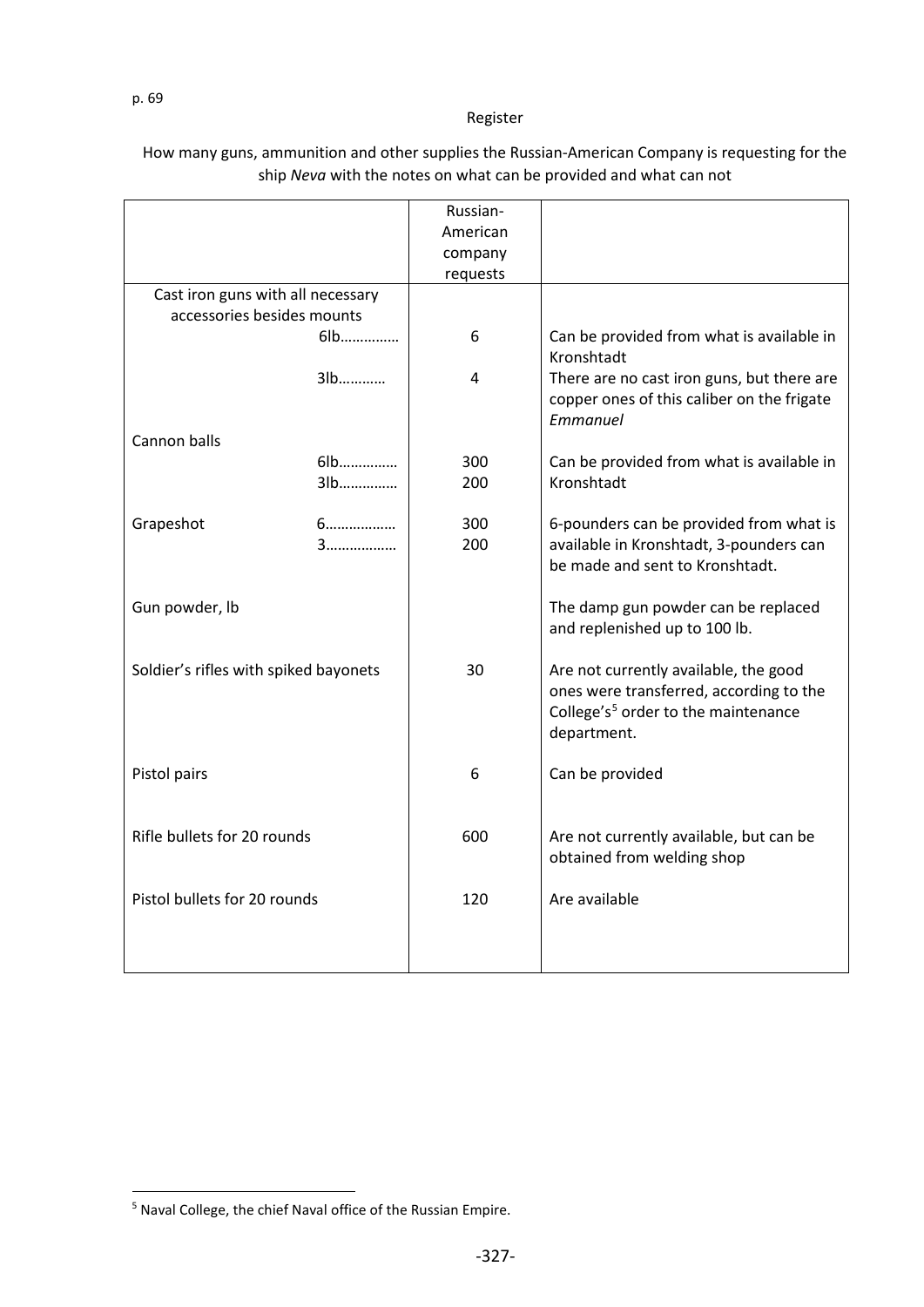September 1806

To His Excellency, Mr. Vice Admiral, Deputy Minister of Naval and Military Forces, Member of State Senate, Senator and Chevalier Pavel Vasilievich

From the Main Office of the Russian-American Company, Which is under the patronage of His Imperial Greatness

The Russian-American Company, which is already enjoying your Excellency's benevolent assistance in all matters related to the proposed round-the-world voyage of the ship *Neva*, is asking for one more favor. – to order the Kronshtadt Admiralty to provide the Company with 6 six-pounder cast iron guns, 3 threepounder cast iron guns and 50 cannon balls for each of them, for fortresses in its American settlements and ships that voyage there.

p. 70